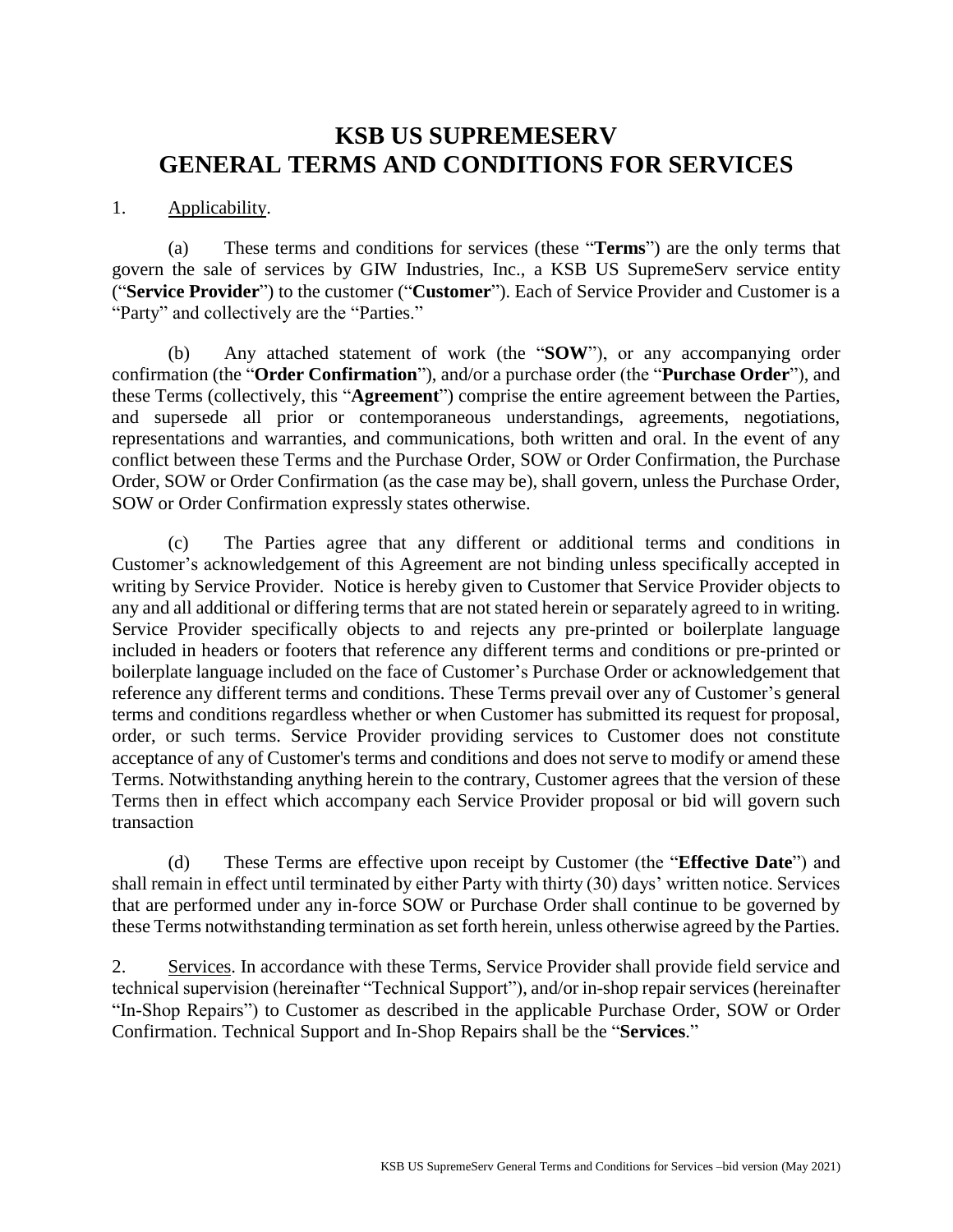3. Performance Dates. Service Provider shall use reasonable efforts to meet any performance dates specified in the Purchase Order, SOW or Order Confirmation, as applicable, and any such dates shall be estimates only.

4. Customer's Obligations. Customer shall:

(a) cooperate with Service Provider in all matters relating to the Services and provide such access to Customer's premises, and such office accommodation and other facilities as may reasonably be requested by Service Provider, for the purposes of performing the Services;

(b) deliver to Service Provider

(i) all relevant environmental, health and safety information before conducting the Services and at all relevant times thereafter;

(ii) warnings of any hazards and mitigate hazards to the maximum extent practicable; and

(iii) requirements for appropriate personal protective equipment to Service Provider, as required to establish and maintain safe working conditions

(c) respond promptly to any Service Provider request to provide direction, information, approvals, authorizations, or decisions that are reasonably necessary for Service Provider to perform Services in accordance with the requirements of this Agreement;

(d) provide such Customer materials or information as Service Provider may request to carry out the Services in a timely manner and ensure that such Customer materials or information are complete and accurate in all material respects; and

(e) obtain and maintain all necessary licenses and consents and comply with all applicable laws in relation to the Services before the date on which performance of the Services begins.

5. Customer's Acts or Omissions. Service Provider shall not be deemed in breach of its obligations under this Agreement or otherwise liable for any costs, charges, or losses sustained or incurred by either Party, in each case, to the extent arising directly or indirectly from any act or omission of Customer or its agents, subcontractors, consultants, or employees that prevented or delayed Service Provider's performance.

6. Change Orders.

(a) If either Party wishes to change the scope or performance of the Services, it shall submit details of the requested change to the other Party in writing. Service Provider shall, within a reasonable time after such request, provide a written estimate to Customer of:

(i) the likely time required to implement the change;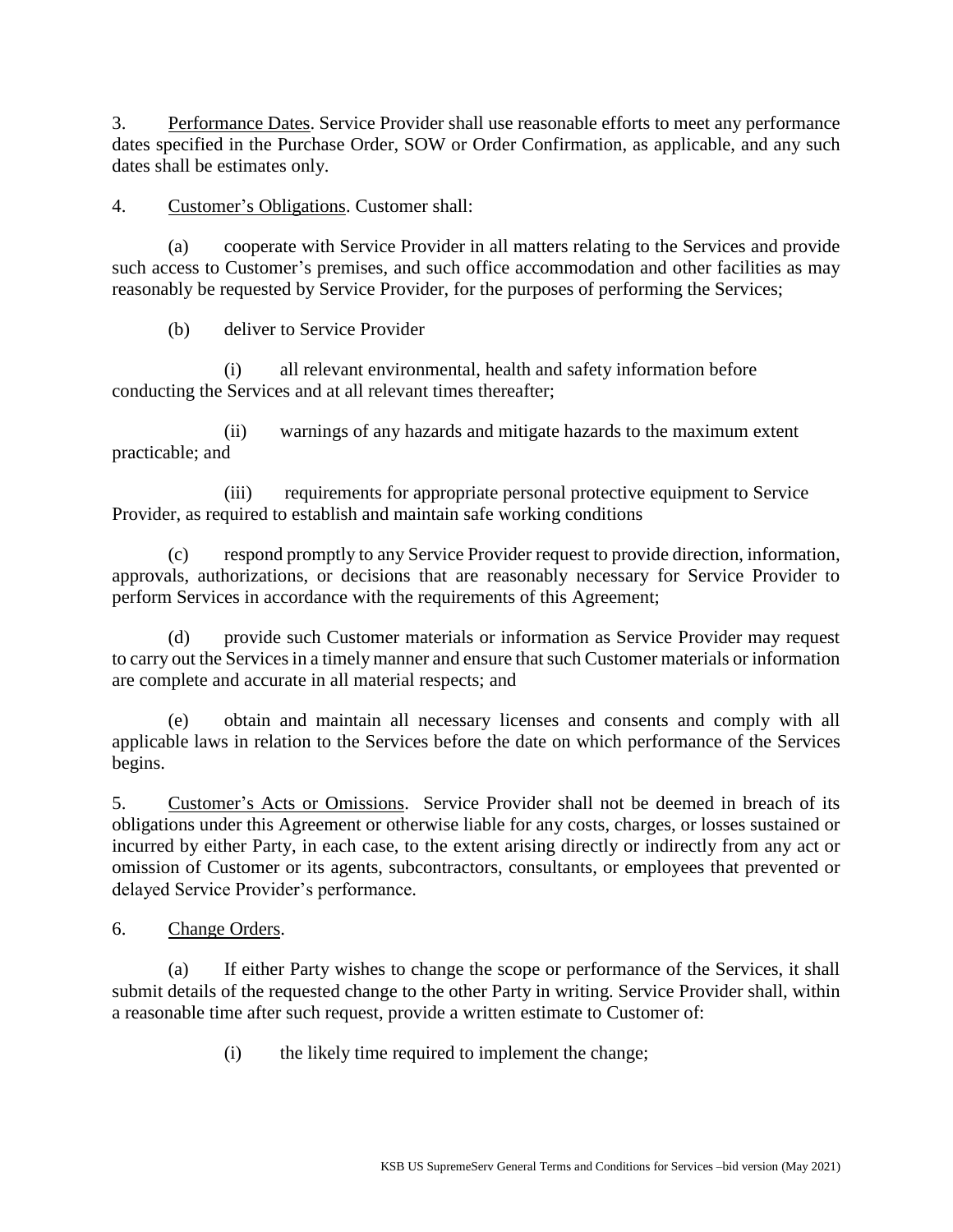(ii) any necessary variations to the fees and other charges for the Services arising from the change;

(iii) the likely effect of the change on the Services; and

(iv) any other impact the change might have on the performance of each Parties' obligations under this Agreement.

(b) Promptly after receipt of the written estimate, the Parties shall negotiate and agree in writing on the terms of such change (a "**Change Order**"). Neither Party shall be bound by any Change Order unless mutually agreed upon in writing in accordance with [Section 26.](#page-8-0)

(c) Notwithstanding Section 6(a) and Section 6(b), Service Provider may, from time to time change the Services without the consent of Customer provided that such changes do not materially affect the nature or scope of the Services, or the fees or any performance dates set forth in the Order Confirmation.

7. Fees and Expenses; Payment Terms; Interest on Late Payments.

(a) In consideration of Service Provider providing the Services and the rights granted to Customer under this Agreement, Customer shall pay the fees set forth in the Purchase Order, SOW, or Order Confirmation, as applicable, at the rates under the current KSB US SupremeServ Rate Sheet attached hereto as Exhibit A and incorporated by reference.

(b) Customer agrees to reimburse Service Provider for all reasonable travel and out-ofpocket expenses incurred by Service Provider in connection with the performance of the Services in accordance with rates established under the current Exhibit A in effect on the date of the Purchase Order, SOW or Order Confirmation, as applicable.

(c) Customer shall pay all invoiced amounts due to Service Provider within thirty (30) days from the date of Service Provider's invoice.

(d) In the event Service Provider does not receive payment within 30 days when due, Service Provider may:

(i) charge interest on any such unpaid amounts at a rate of 1.5% per month or, if lower, the maximum amount permitted under applicable law, from the date such payment was due until the date paid; and

(ii) suspend performance for all Services until payment has been made in full.

8. Taxes. Customer shall be responsible for all sales, use and excise taxes, and any other similar taxes, duties and charges of any kind imposed by any federal, state, or local governmental entity on any amounts payable by Customer hereunder.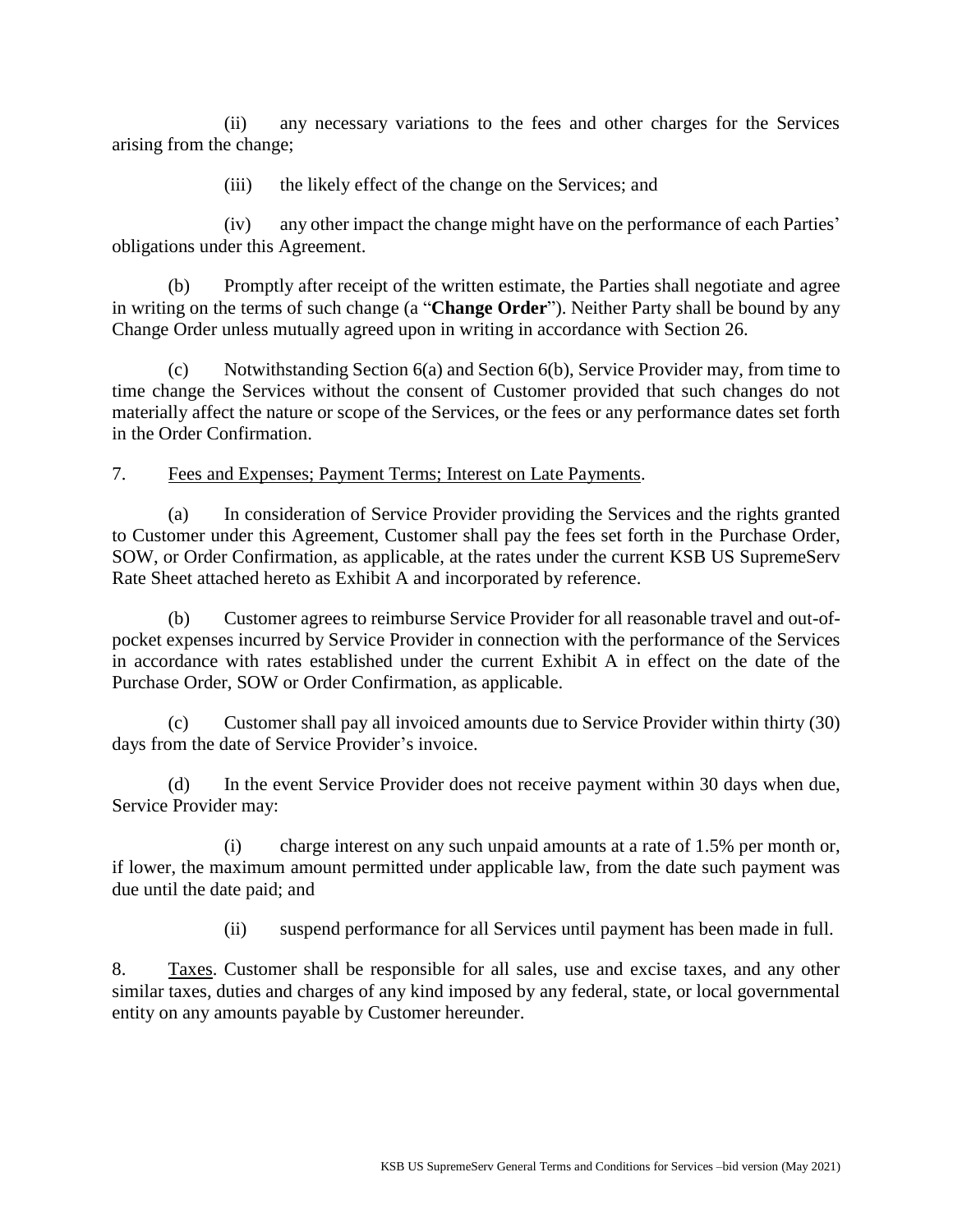#### 9. Intellectual Property.

(a) All intellectual property rights, including copyrights, patents, patent disclosures and inventions (whether patentable or not), trademarks, service marks, trade secrets, know-how and other confidential information, trade dress, trade names, logos, corporate names, and domain names, together with all of the goodwill associated therewith, derivative works and all other rights (collectively, "**Intellectual Property Rights**") in and to all documents, work product, and other materials that are delivered to Customer under this Agreement or prepared by or on behalf of Service Provider in the course of performing the Services, including any items identified as such in the Order Confirmation (collectively, the "**Deliverables**"), except for any Confidential Information of Customer or Customer materials, shall be owned by Service Provider.

(b) Any information, memoranda, writings, data, specifications, drawings, documents, blueprint, instructions, written materials, plans, calculations, books and records, computer files or other tangible manifestations submitted to Service Provider by Customer in connection with the Order Confirmation or any Services performed or to be performed hereunder (collectively, "Customer Information"), shall be regarded as secret and confidential. Service Provider's subcontractors, officers, agents, affiliates, advisors, consultants, potential subcontractors, and employees, shall not reveal, except with Customer's prior written consent, the contents of any Customer Information to any unauthorized person, firm or corporation, nor shall any unauthorized person, firm or corporation have access to them nor shall Service Provider utilize Customer Information except in the performance of the Services. All Customer Information shall remain the property of Customer whether executed by or for Service Provider for Customer, or otherwise by or for Service Provider, or by or for a subcontractor (previously approved by Customer) operating under Service Provider's supervision or direction, and all such documents and copies thereof shall be returned or transmitted to Customer forthwith upon termination or completion of the Services, whichever may first occur, except that Service Provider shall retain such copies as needed for legal and audit purposes or as created by Service Provider's automatic document backup system.

(c) Service Provider's Intellectual Property and any Intellectual Property existing before or on the date hereof or arising in connection with this Agreement or licensed by Service Provider's subcontractors ("Third-Party Intellectual Property") relating to the Order Confirmation shall remain its respective owner's property. Nothing in this Agreement or elsewhere shall be construed as conferring any right, title or license whatsoever with respect to Service Provider's or Third-Party Intellectual Property forming part of the Services or Order Confirmation, regardless if such Intellectual Property was created before, during or after execution of this Agreement.

(d) Notwithstanding any proprietary legends or copyright notices to the contrary, Customer may copy or reproduce Deliverables furnished by Service Provider in connection with Service Provider's performance of the Services, including from Service Provider's Intellectual Property and any Third-Party Intellectual Property, and may distribute such copies or reproductions to others (subject to the confidentiality and limited-use provisions of Section 10, below) solely for the limited purposes of designing, installing, commissioning and operating, maintaining, repairing, altering or modifying any facilities receiving the Services or obtaining any licenses or permits for or in relation to the facilities receiving the Services. Customer shall obtain all necessary permission and releases from any third Parties placing proprietary legends or copyright notices on such documents or information.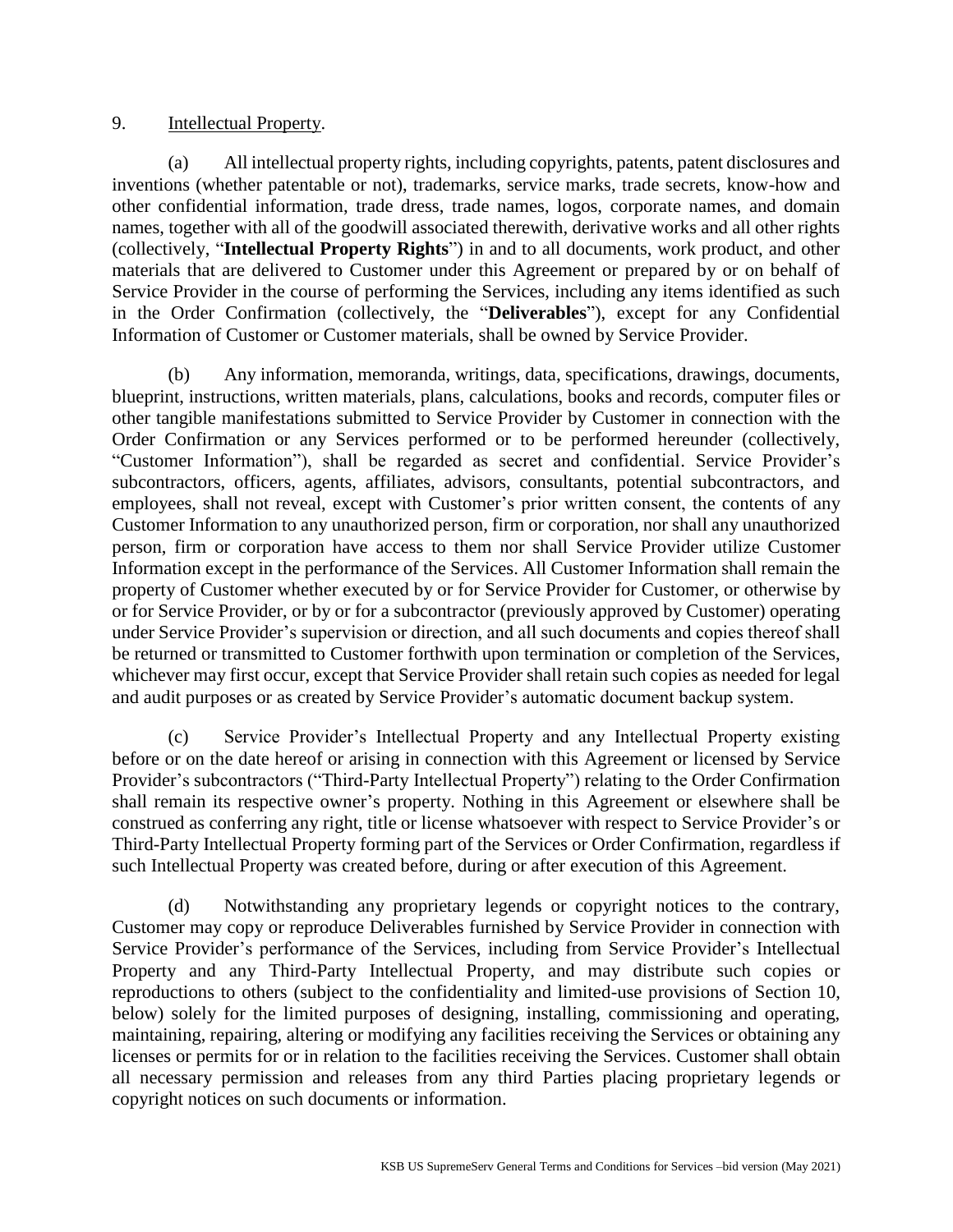(e) For avoidance of doubt, Customer's right to reproduce Deliverables does not include the right to (re)manufacture any parts of the equipment or goods supplied by Service Provider. Furthermore, neither Customer nor any of its assignees shall, directly or through others;

(i) observe, examine, test or reverse engineer any of the Services or equipment or goods supplied by Service Provider; nor

(ii) use or disclose any trade secrets unlawfully obtained through observation, examination, testing or reverse engineering of the Services or equipment or goods supplied by Service Provider.

#### 10. Confidential Information.

(a) All non-public, confidential or proprietary information of Service Provider, including, but not limited to, trade secrets, technology, information pertaining to business operations and strategies, and information pertaining to customers, pricing, and marketing (collectively, "**Confidential Information**"), disclosed by Service Provider to Customer, whether disclosed orally or disclosed or accessed in written, electronic or other form or media, and whether or not marked, designated or otherwise identified as "confidential," in connection with the provision of the Services and this Agreement is confidential, and shall not be disclosed or copied by Customer without the prior written consent of Service Provider. Confidential Information does not include information that is:

- (i) in the public domain;
- (ii) known to Customer at the time of disclosure; or
- (iii) rightfully obtained by Customer on a non-confidential basis from a third

party.

(b) Customer agrees to use the Confidential Information only to make use of the Services and Deliverables.

(c) Service Provider shall be entitled to injunctive relief for any violation of this Section.

## 11. Representation and Warranty.

(a) Subject to Service Provider's limitation of liability described below, Service Provider provides the following warranties:

(i) Goods: Service Provider warrants that Goods, excluding consumables, manufactured or delivered and used in Services hereunder shall be (i) free from defects in material and workmanship and (ii) fit for Customer's purpose specified on the face of the Purchase Order ("Goods Warranty"), for a period of twelve (12) months from placing Goods in operation or eighteen (18) months from shipment, whichever shall occur first ("Goods Warranty Period"). Without cost to Customer and in Service Provider's sole discretion, Service Provider promptly shall repair or replace defective Goods, provided Customer has given written notice during the Goods Warranty Period. The warranty period for Goods repaired or replaced shall extend for a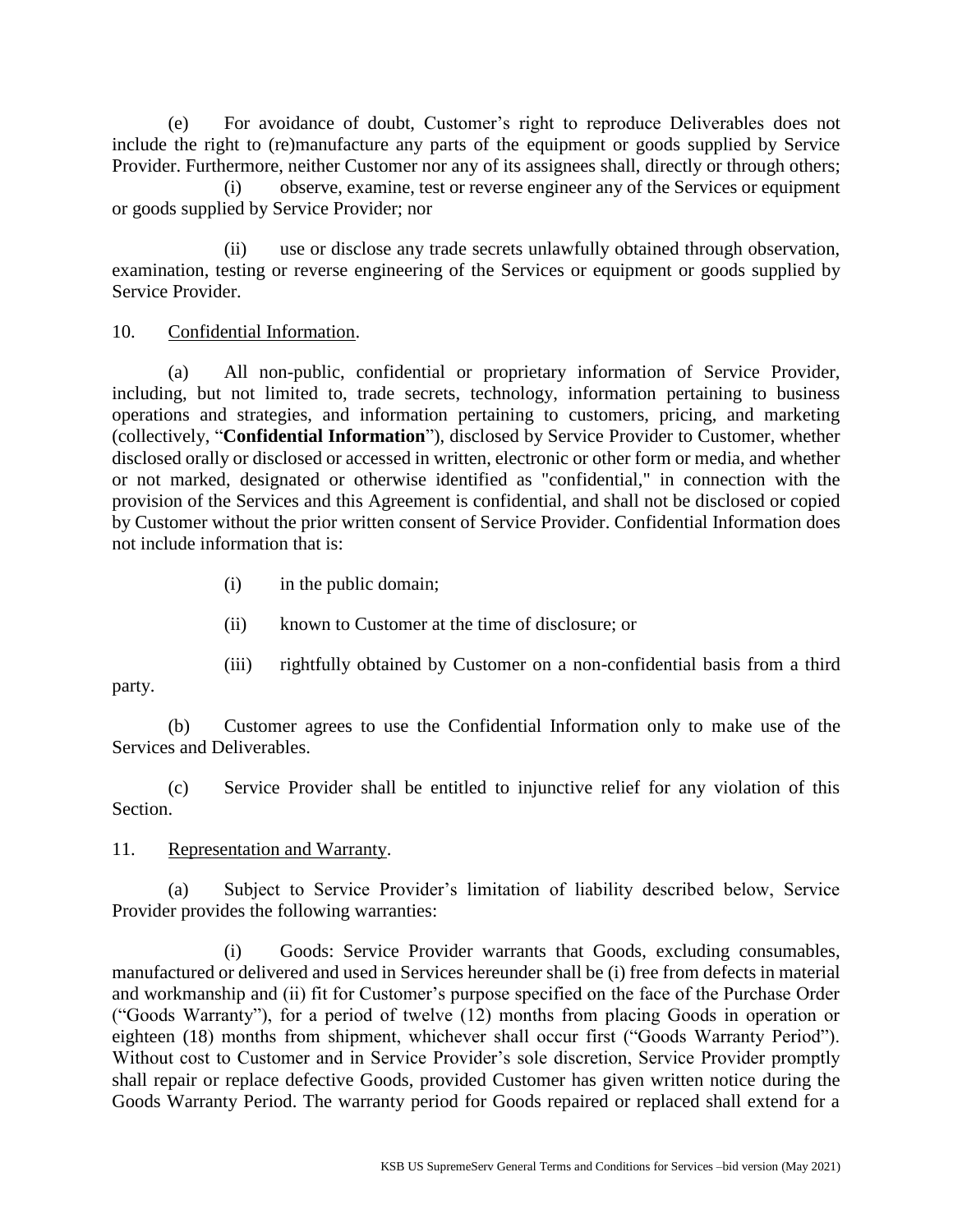period of six (6) months from the date of the repair or replacement or to the end of the original Goods Warranty Period, whichever occurs later.

(ii) In-Shop Goods Repair: Service Provider warrants that upon completion, goods repaired In-Shop shall be free from defects in material and workmanship, and fit for the Customer's purpose specified on the face of the Purchase Order ("In-Shop Goods Repair Warranty"), for a period of twelve (12) months from shipment ("In-Shop Goods Repair Warranty Period"). Without cost to Customer and in Service Provider's sole discretion, Service Provider shall promptly repair or replace defective In-Shop Repaired Goods, provided Customer has given written notice during the In-Shop Repair Warranty Period. The warranty period for In-Shop Repaired Goods subject to additional repair or replacement shall extend for a period of six (6) months from the date of the repair or replacement, or to the end of the original In-Shop Repaired Goods Warranty Period, whichever occurs later.

(iii) Technical Support: Service Provider warrants that field service or technical supervision services ("Technical Support") performed at Customer's premises shall be performed in a good and workmanlike manner ("Technical Support Warranty") for a period of thirty (30) days from completion of Technical Support ("Technical Support Warranty Period"). Without cost to Customer and in Service Provider's sole discretion, Service Provider shall promptly re-perform defective Technical Support or reimburse the applicable fees paid for such defective Technical Support, provided Customer has given written notice to Service Provider during the Technical Support Warranty Period. The warranty period for Technical Support re-performed shall extend for a period of thirty (30) days from the date of the completion of the re-performance of Technical Support or to the end of the original Technical Support Warranty Period, whichever occurs later.

(b) Service Provider shall not be responsible for any in and out costs, and Customer shall be responsible for free and clear access. The effects of corrosion, erosion and normal wear and tear are specifically excluded from all Service Provider's warranties.

(c) Service Provider shall not be liable for a breach of the warranty set forth in Section 11(a) if: (i) Customer makes any further use of any Goods or Services after giving such notice; (ii) the defect arises because Customer failed to follow Service Provider's oral or written instructions as to the storage, installation, commissioning, use or maintenance of the Goods or Services; (iii) Customer alters or repairs such Goods or Services without the prior written consent of Service Provider. Customer must provide written notice of the defective Goods or Services, reasonably described, to Service Provider within three (3) days, as applicable, of Service Provider's Release Date or from date of delivery of the Services.

## **(d) THE REMEDIES SET FORTH IN SECTION 11 SHALL BE THE CUSTOMER'S SOLE AND EXCLUSIVE REMEDY AND SERVICE PROVIDER'S ENTIRE LIABILITY FOR ANY BREACH OF THE LIMITED WARRANTY SET FORTH IN SECTION 11(a).**

12. Disclaimer of Warranties. **EXCEPT FOR THE WARRANTY SET FORTH IN SECTION 11(a) ABOVE, SERVICE PROVIDER MAKES NO WARRANTY WHATSOEVER WITH RESPECT TO THE GOODS OR SERVICES, INCLUDING ANY (A) WARRANTY OF MERCHANTABILITY; OR (B) WARRANTY OF FITNESS FOR A**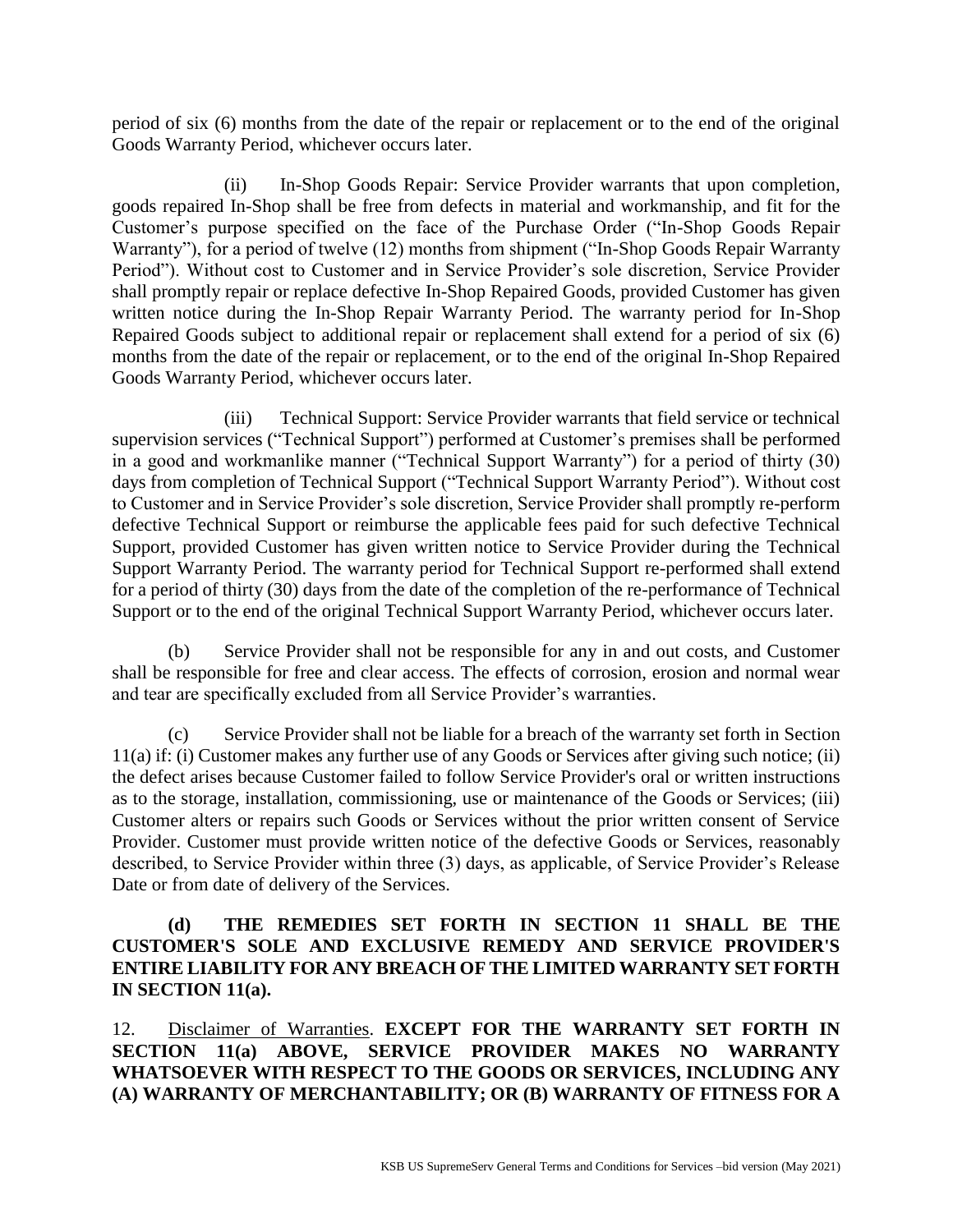## **PARTICULAR PURPOSE; OR (C) WARRANTY OF TITLE; OR (D) WARRANTY AGAINST INFRINGEMENT OF INTELLECTUAL PROPERTY RIGHTS OF A THIRD PARTY; WHETHER EXPRESS, STATUTORY, OR IMPLIED BY LAW, COURSE OF DEALING, COURSE OF PERFORMANCE, USAGE OF TRADE, OR OTHERWISE.**

13. Limitation of Liability.

**(a) IN NO EVENT SHALL SERVICE PROVIDER BE LIABLE TO CUSTOMER OR TO ANY THIRD PARTY FOR ANY LOSS OF USE, REVENUE OR PROFIT OR LOSS OF DATA OR DIMINUTION IN VALUE, OR FOR ANY CONSEQUENTIAL, INCIDENTAL, INDIRECT, EXEMPLARY, SPECIAL, OR PUNITIVE DAMAGES WHETHER ARISING OUT OF BREACH OF CONTRACT, TORT (INCLUDING NEGLIGENCE), OR OTHERWISE, REGARDLESS OF WHETHER SUCH DAMAGES WERE FORESEEABLE AND WHETHER OR NOT SERVICE PROVIDER HAS BEEN ADVISED OF THE POSSIBILITY OF SUCH DAMAGES, AND NOTWITHSTANDING THE FAILURE OF ANY AGREED OR OTHER REMEDY OR ITS ESSENTIAL PURPOSE.**

**(b) IN NO EVENT SHALL SERVICE PROVIDER'S AGGREGATE LIABILITY FOR TECHNICAL ASSISTANCE, ON-SITE SERVICE OR IN-SHOP REPAIR, INCLUDING ANY GOODS USED IN PERFORMING SUCH SERVICE, ARISING OUT OF OR RELATED TO THIS AGREEMENT, WHETHER ARISING OUT OF OR RELATED TO BREACH OF CONTRACT, TORT (INCLUDING NEGLIGENCE) OR OTHERWISE, EXCEED THE AMOUNT PAID OR AGREED TO BE PAID BY PURCHASER TO SERVICE PROVIDER FOR THE AFFECTED SERVICE OR SEGMENT OF SERVICE GIVING RISE TO THE CLAIM PURSUANT TO THE APPLICABLE ORDER CONFIRMATION.**

(c) The limitation of liability set forth in Section 13(b) above shall not apply to claims from third Parties for death or bodily injury caused by Service Provider's negligent acts while performing Services under this Agreement.

14. Termination. In addition to any remedies that may be provided under this Agreement, Service Provider may terminate this Agreement with immediate effect upon written notice to Customer, if Customer:

(a) fails to pay any amount when due under this Agreement and such failure continues for fifteen (15) days after Customer's receipt of written notice of nonpayment;

(b) has not otherwise performed or complied, in whole or in part, with any of the material terms of this Agreement; or

(c) becomes insolvent, files a petition for bankruptcy or commences or has commenced against it proceedings relating to bankruptcy, receivership, reorganization, or assignment for the benefit of creditors.

15. Insurance. During the term of this Agreement, each Party shall, at its own expense, maintain and carry insurance in full force and effect which includes, but is not limited to,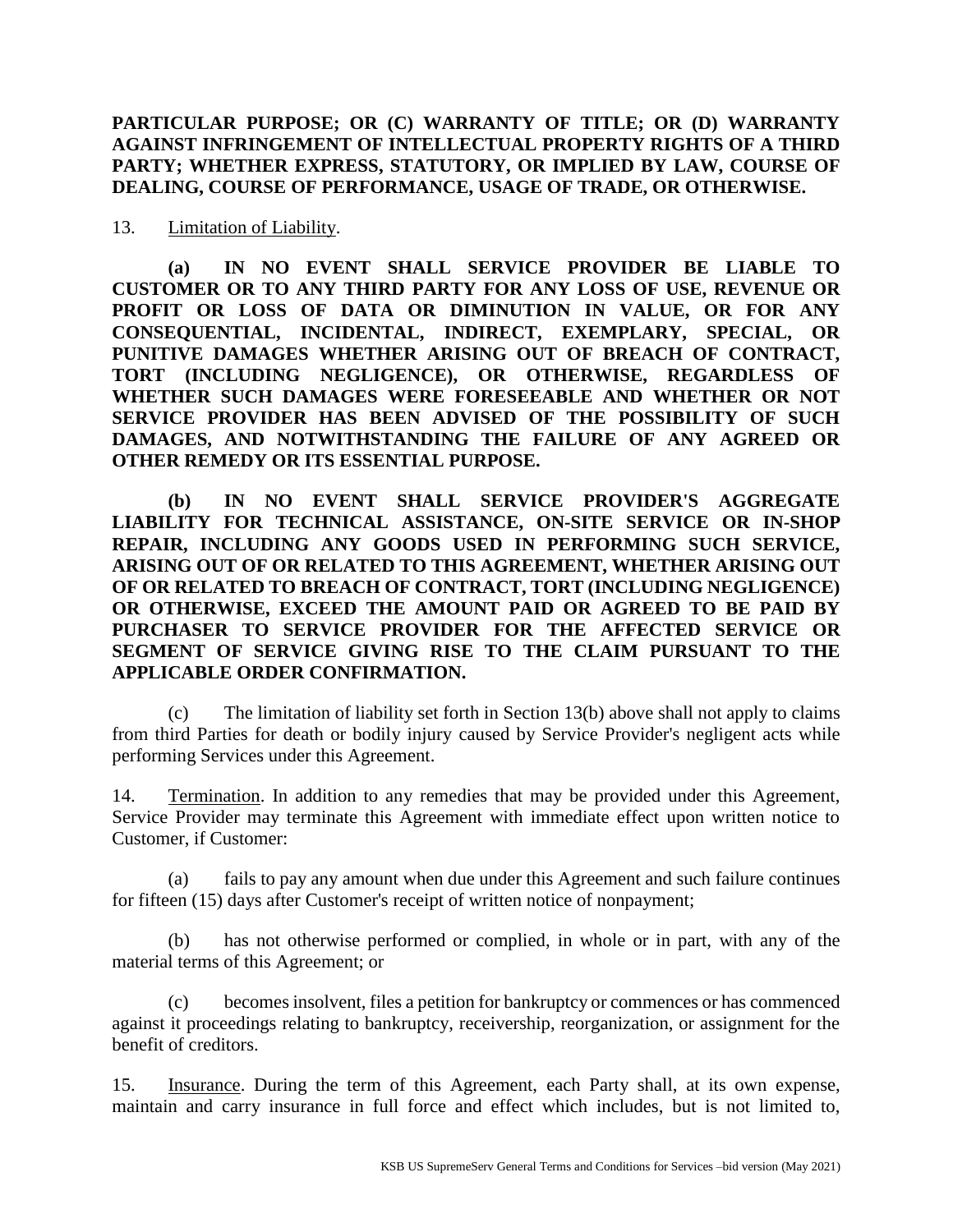commercial general liability with a limit of \$1,000,000, and workers compensation coverage at statutory limits in accordance with law with financially sound and reputable insurers. Upon request, Customer and Service Provider shall provide each other with a certificate of insurance from their respective insurer evidencing the insurance coverage specified in these Terms. Their certificates of insurance shall name each other as an additional insured. Each Party shall provide the other Party with thirty (30) days' advance written notice in the event of a cancellation or material change in their own insurance policy. Except where prohibited by law, each Party shall require its insurer to waive all rights of subrogation against the other Party's insurers and the other Party.

16. Waiver. No waiver by Service Provider of any of the provisions of this Agreement is effective unless explicitly set forth in writing and signed by Service Provider. No failure to exercise, or delay in exercising, any rights, remedy, power, or privilege arising from this Agreement operates or may be construed as a waiver thereof. No single or partial exercise of any right, remedy, power, or privilege hereunder precludes any other or further exercise thereof or the exercise of any other right, remedy, power, or privilege.

17. Force Majeure. The Parties understand that the full effects from the worldwide outbreak of the COVID-19 pandemic remain unknown at the time of preparing this bid or signing this order, and may directly or indirectly impact the supply of goods and performance of services and their respective delivery or performance dates. Accordingly, the Parties agree that any such consequences from COVID-19 or other such pandemics continue to be unpredictable, and such pandemic consequences generally constitute events of Force Majeure. Should such consequences be realized during the bid process or the life of the order which affect Service Provider's ability to deliver goods or perform services within the respective delivery or performance dates, Service Provider will issue a notice in accordance with the agreed provisions on Force Majeure and the respective consequences of Force Majeure shall apply. Neither Party shall be liable or responsible to the other Party, nor be deemed to have defaulted under or breached this Agreement, for any failure or delay in fulfilling or performing any term of this Agreement (except for any obligations of Customer to make payments to Service Provider hereunder), when and to the extent such failure or delay is caused by or results from acts beyond the impacted Party's ("Impacted Party") reasonable control, including, without limitation, the following force majeure events ("Force Majeure Event(s)"): acts of God; flood, fire, earthquake, other potential disaster(s) or catastrophe(s), such as epidemics, or explosion; war, invasion, hostilities (whether war is declared or not), terrorist threats or acts, riot or other civil unrest; government order, law, or action; embargoes or blockades in effect on or after the date of this Agreement; national or regional emergency; strikes, labor stoppages or slowdowns or other industrial disturbances not limited to either Party's employees; shortage of adequate power or transportation facilities; and other similar events beyond the reasonable control of the Impacted Party. The Impacted Party shall give notice to the other Party within five (5) days of its knowledge of the Force Majeure Event, stating the period of time the occurrence is expected to continue. The Impacted Party shall use diligent efforts to end the failure or delay and ensure the effects of such Force Majeure Event are minimized. The Impacted Party shall resume the performance of its obligations as soon as reasonably practicable after the removal of the cause. In the event that the Impacted Party's failure or delay remains uncured for a period of one-hundred-twenty (120) consecutive days following written notice given by it under this Section 17, the other Party may thereafter terminate this Agreement upon thirty (30) days' written notice.